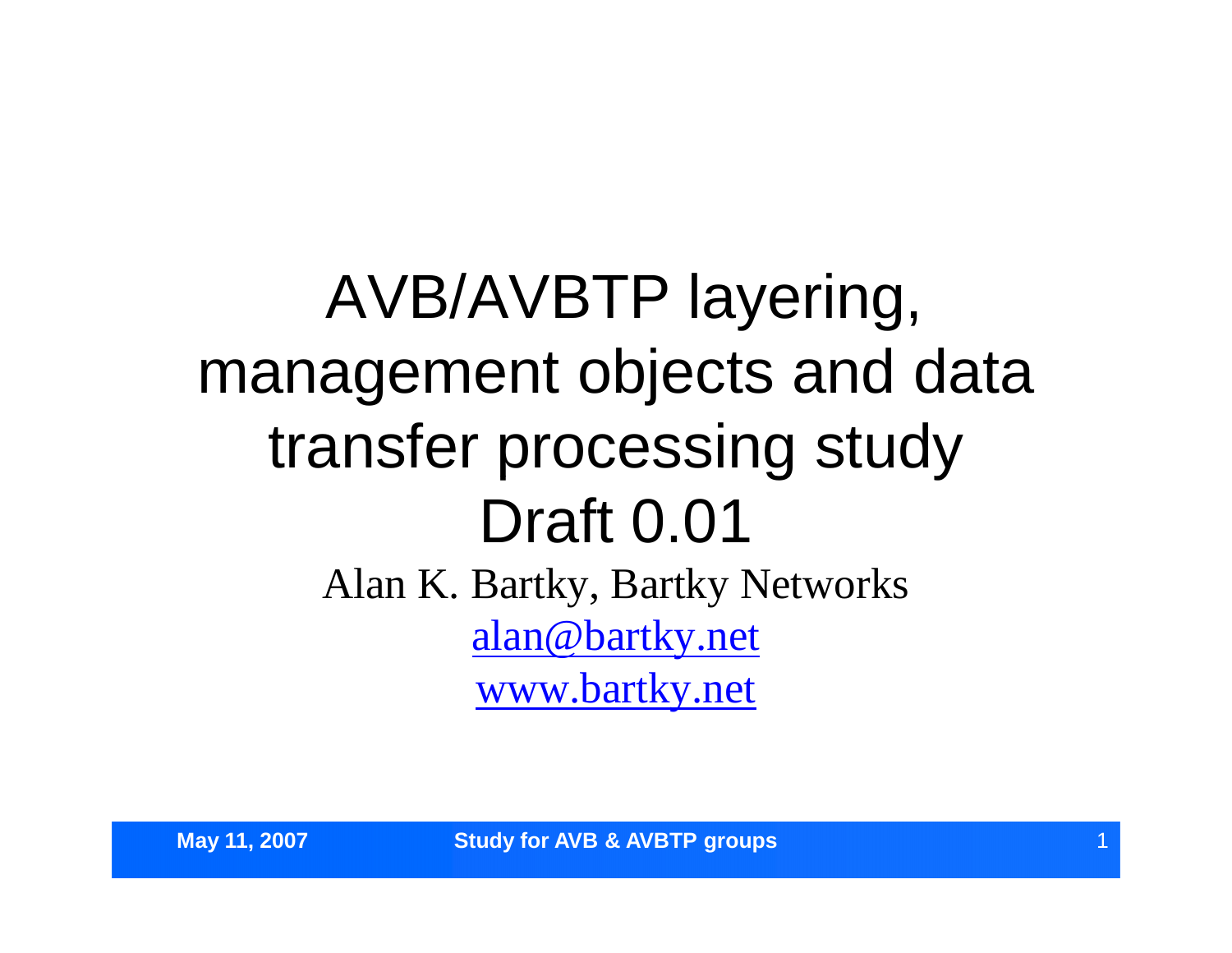# Notice of copyright release

### • **Notice:**

– This document has been prepared to assist the work of the IEEE 1722 and IEEE 802 Working Groups. It is offered as a basis for discussion and is not binding on the contributing individual(s) or organization(s). The material in this document is subject to change in form and content after further study. The contributor(s) reserve(s) the right to add, amend or withdraw material contained herein.

### • **Copyright Release to IEEE:**

– The contributor grants a free, irrevocable license to the IEEE to incorporate material contained in this contribution, and any modifications thereof, in the creation of an IEEE Standards publication; to copyright in the IEEE's name any IEEE Standards publication even though it may include portions of this contribution; and at the IEEE's sole discretion to permit others to reproduce in whole or in part the resulting IEEE Standards publication. The contributor also acknowledges and accepts that this contribution may be made public by the IEEE 1722 Working Group or the IEEE 802 Working Group.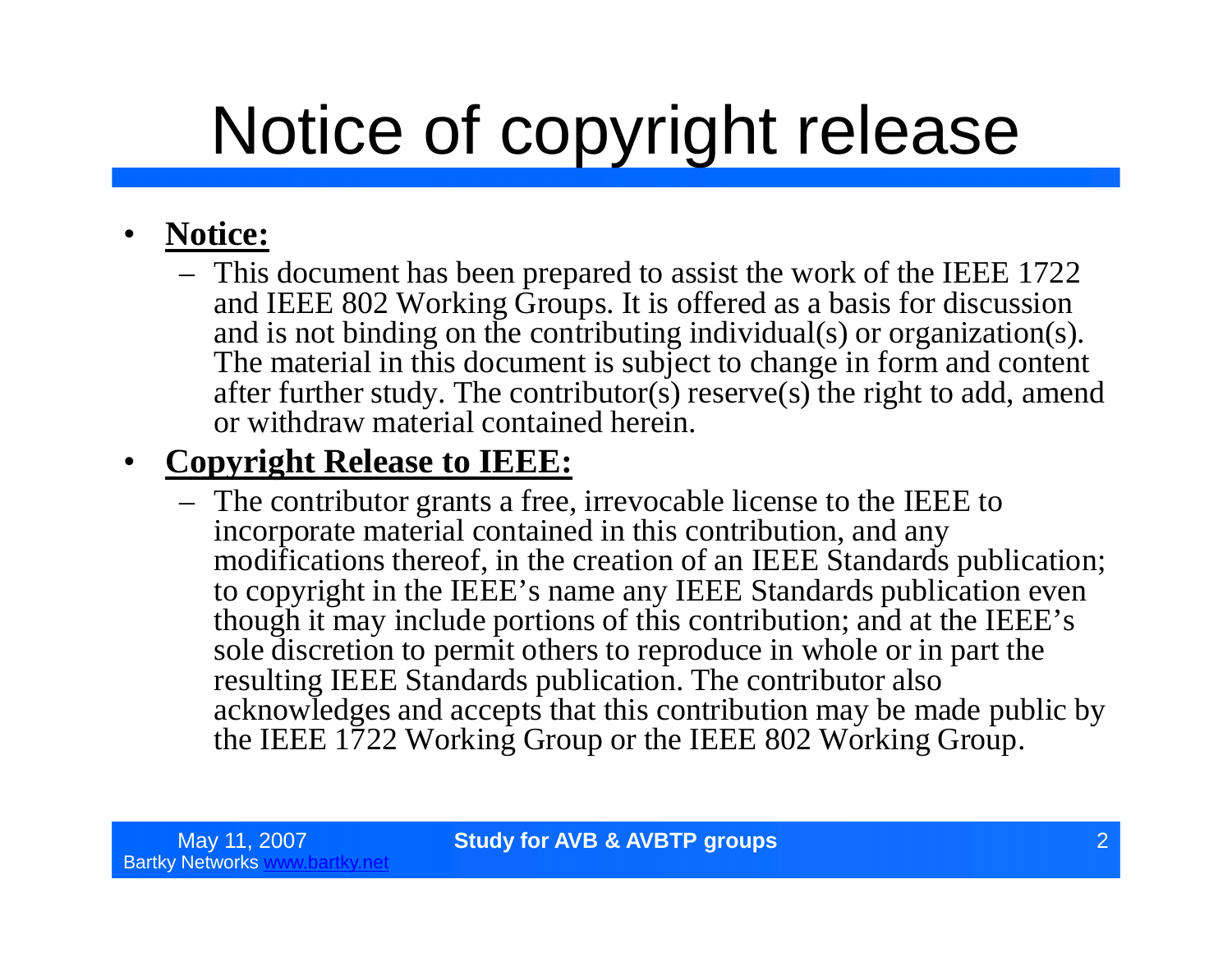## Revision History

| <b>Rev</b> | <b>Date</b> | <b>Comments</b>                                                                                           |
|------------|-------------|-----------------------------------------------------------------------------------------------------------|
|            |             | $\vert 0.00 \vert 2007 - 04 - 27 \vert$ First version for comments                                        |
| 0.01       |             | 2007-05-11   Added comments from AVBTP call and also new thoughts on<br>service interfaces and functions. |
|            |             |                                                                                                           |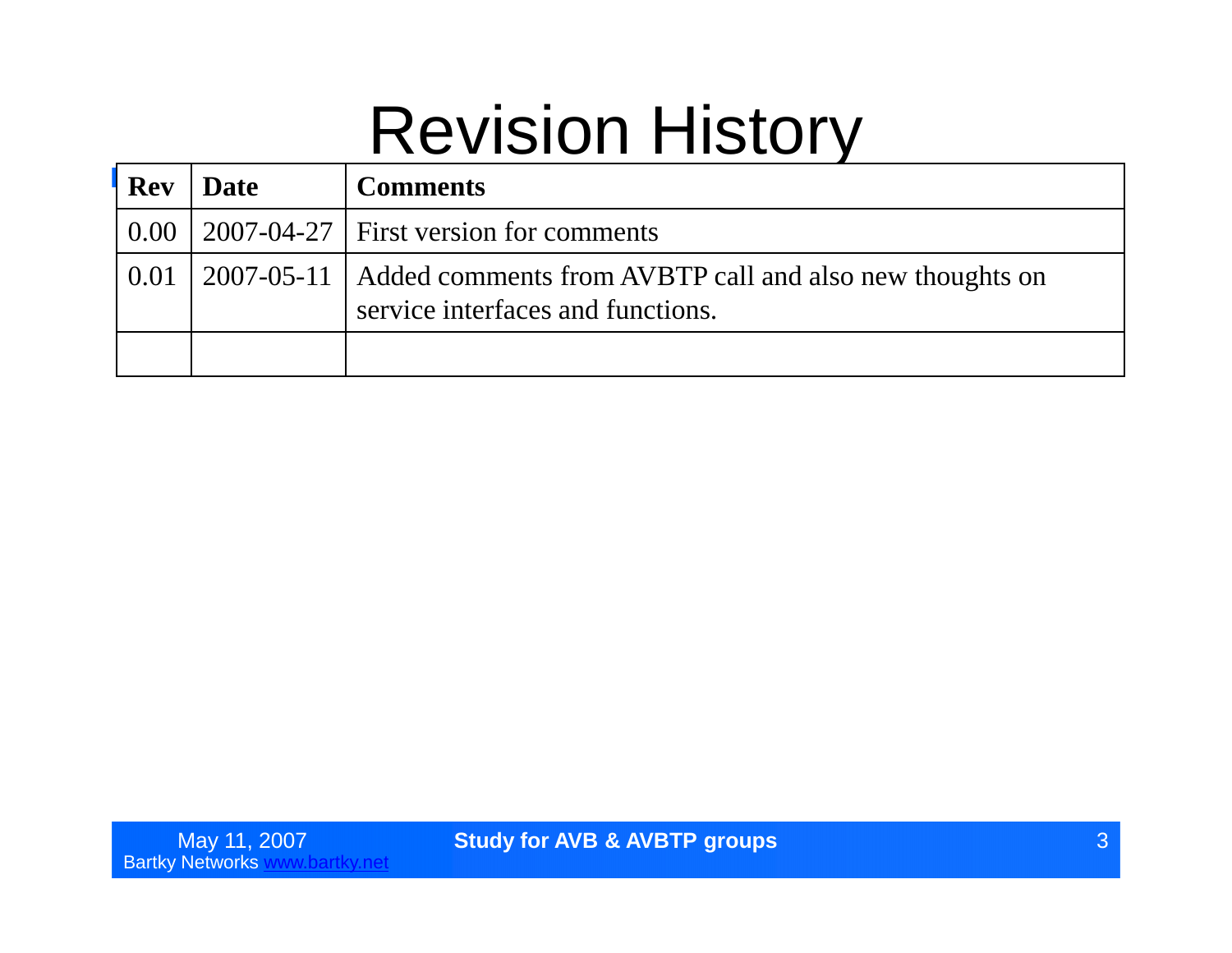## **Overview**

- Disclaimer: "brainstorming" mode.
- Goal for this presentation is to model at a high level layering and stream data transfer processing between AVB/AVBTP layers and to work out and possibly help verify layer responsibilities and interaction between layers.
	- Focus on end station, but hopefully verify assumptions of operations of the bridge.
	- Hopefully help verify operation of service interfaces, state machines and layer responsibilities
	- Look into possible management objects both those needed by applications and others for system operation or debugging.
	- Presentation intentionally has lots of options, need to start removing options, but goal is to discuss them and get consensus on removing them.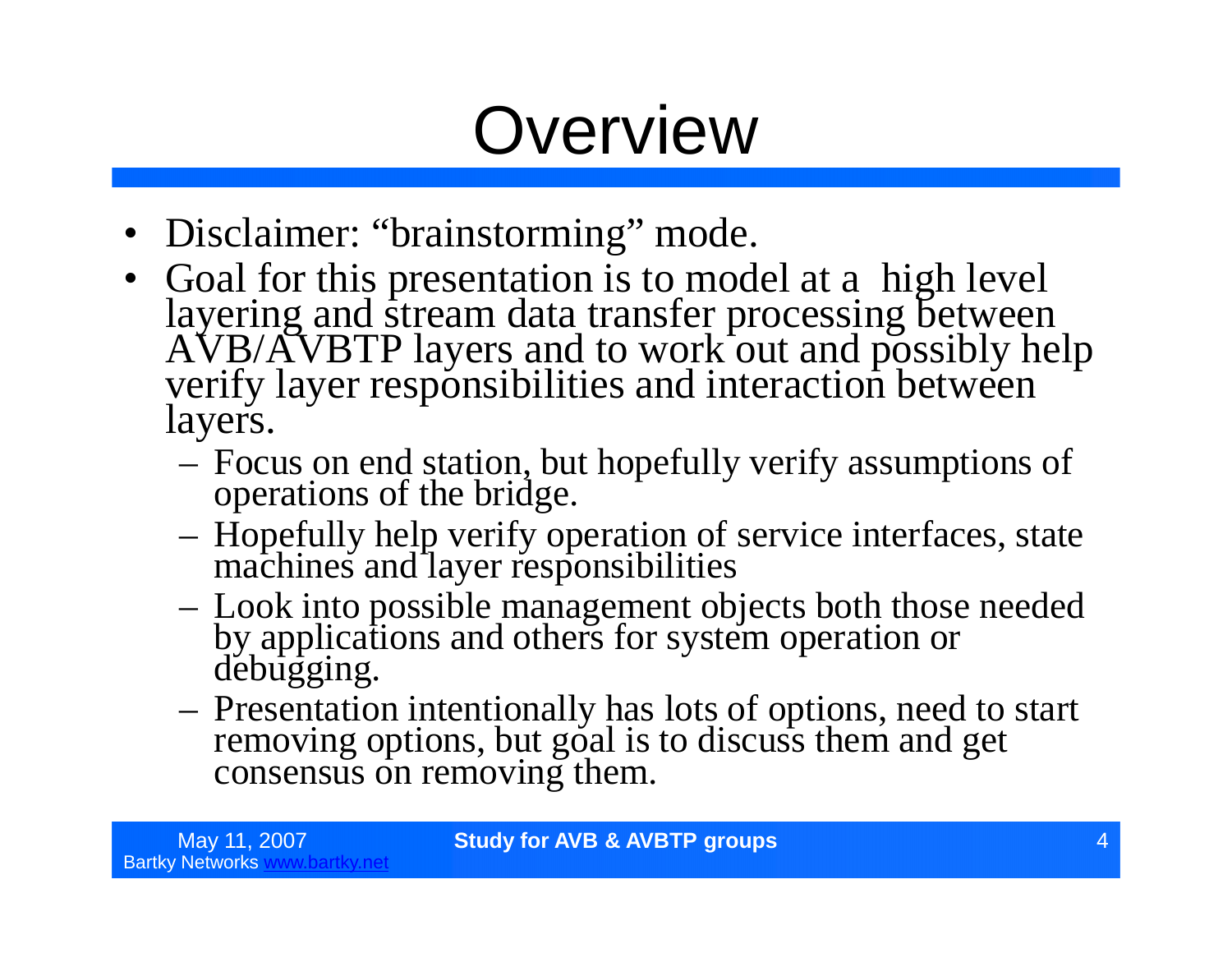## AV end station layering



Bartky Networks www.bartky.net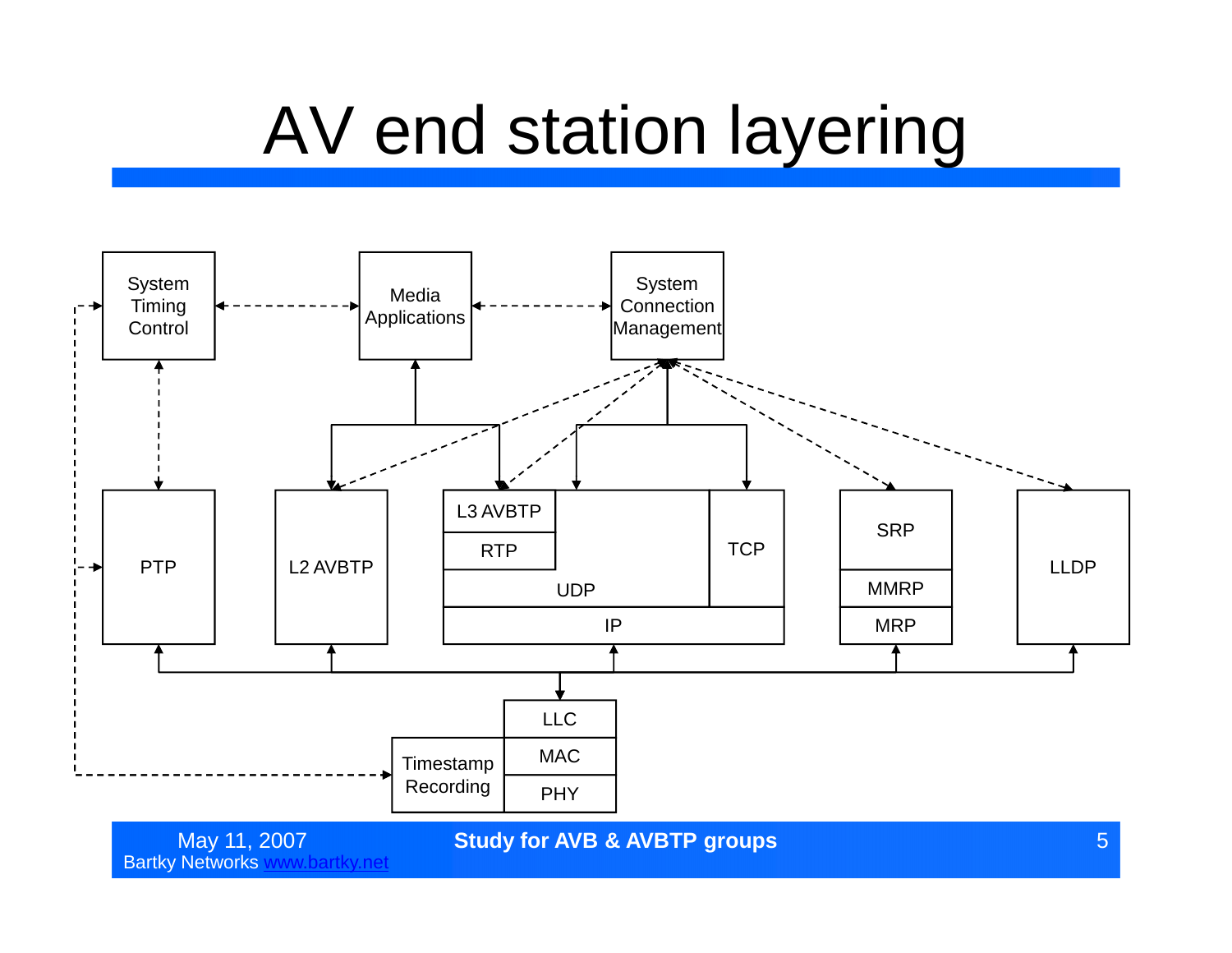# Timer Control module

- For discussion purposes, this assumes a single timer module available for all parts of the system for both hardware and software timing purposes. Discussion also assumes that most modules interested in time/timing/etc. are not interested in talking directly to PTP. Some high level hardware and software functions for the system timer function are:
	- Hardware:
		- Ability to tune frequency when running as slave or drive it as master.
		- Ability to provide output reference clock(s) to external HW devices (e.g. CODECs) based on 802.1AS clock.
		- Ability to trigger time stamp measurement by HW for later use to read by HW or SW.
	- Software
		- Ability to provide get and set of absolute time and provide relative time measurement and/or scheduling.
			- Should be able to supply POSIX functionality for time of day and timer services based on timespec or timespec like (seconds, nanoseconds) functions and calls.
			- Ability to read and correlate triggered events by hardware for software processing functions.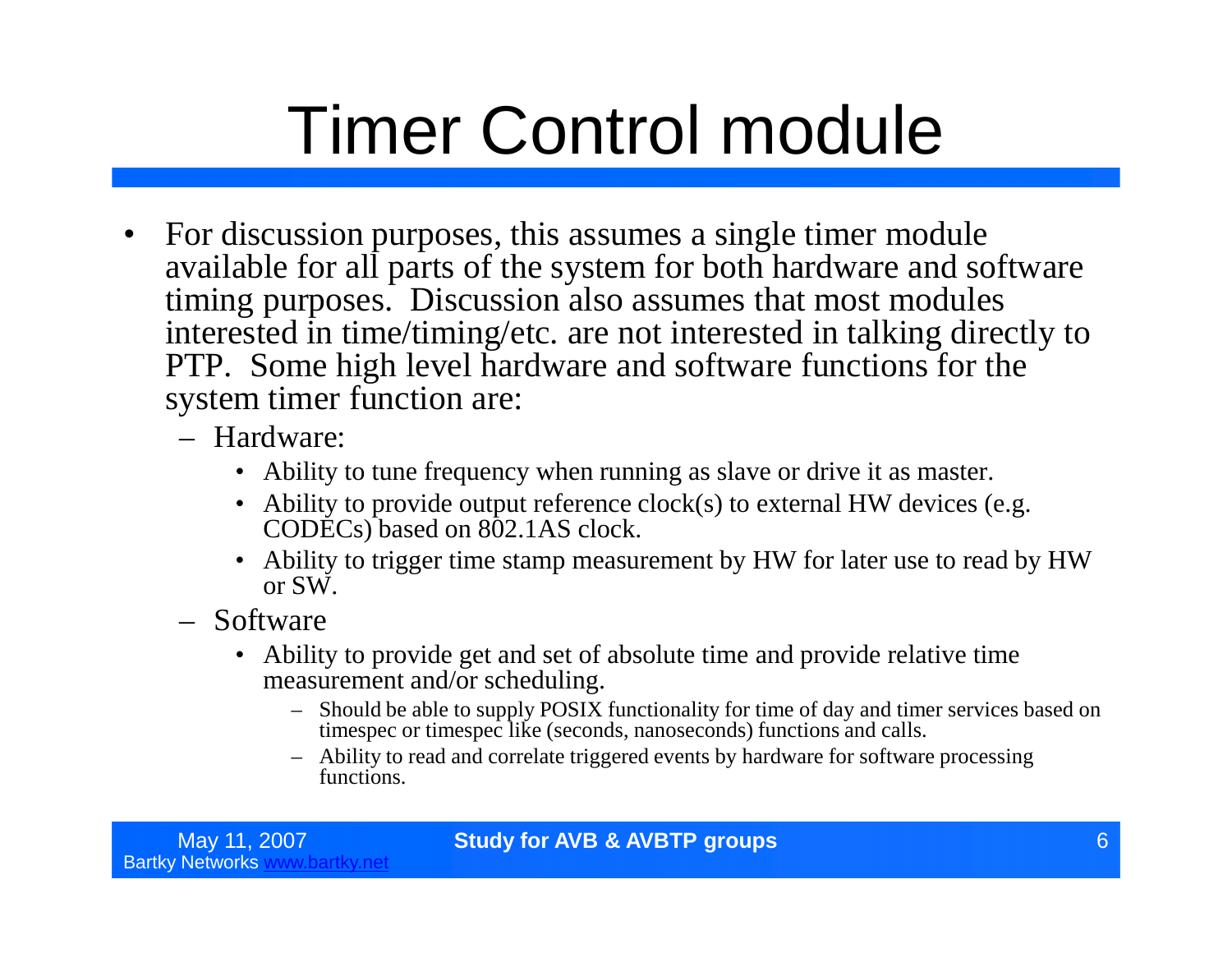## POSIX system timer examples

- The  $\langle$ *time.h*> header shall declare the structure **timespec**, which has at least the following members:
	- time\_t tv\_sec // Seconds.<br>long tv nsec // Nanoseco long tv\_nsec // Nanoseconds.
- Main functions to get and set timespec based time
	- int clock\_getres( clockid\_t, struct timespec \*); // Get resolution of a system clock int clock\_gettime(clockid\_t, struct timespec \*); // Get time of a system clock int clock\_settime(clockid\_t, const struct timespec \*); // Set time of a system clock
- *SEE ALSO*
	- *<signal.h>*, *<sys/types.h>*, the System Interfaces volume of IEEE Std 1003.1-2001, *asctime*(), *clock*(), *clock\_getcpuclockid*(), *clock\_getres*(), *clock\_nanosleep*(), *ctime*(), *difftime*(), *getdate*(), *gmtime*(), *localtime*(), *mktime*(), *nanosleep*(), *strftime*(), *strptime*(), *sysconf*(), *time*(), *timer\_create*(), *timer\_delete*(), *timer\_getoverrun*(), *tzname*, *tzset*(), *utime*()
- Excerpts above pasted and edited from <http://www.opengroup.org/onlinepubs/009695399/basedefs/time.h.html>
- Note 1: As defined today, time t is always 64 bits in 64 bit systems and usually 32 bits in 32 bit systems. There are various proposals on how to handle time in 32 bit systems to try and balance between the legacy codebases out there and the ability to handle dates greater than the rollover value of seconds since Jan 1 1970 00:00:00 epoch.
- Note 2: POSIX does allow multiple clocks in a system. This presentation will stick to one.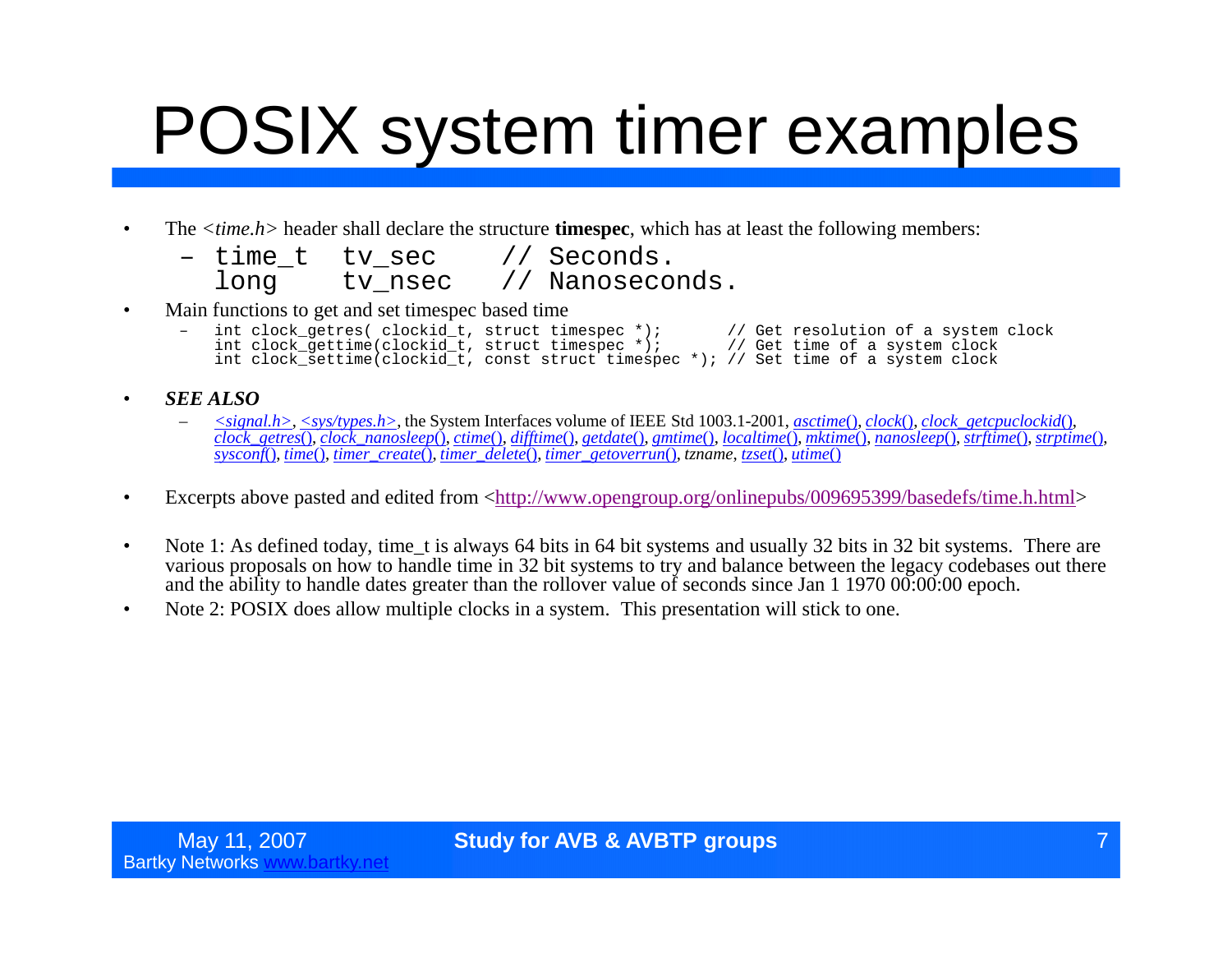## 1588 objects of possible use

- $\gg$  Editor's note: I did a full review of the management objects as defined in the latest draft of IEEE 1588 v2. Here is what I believe may be of use to applications in an end station or bridge.
- General (bridges and end stations)
	- **clock\_accuracy -- Integer**
		- **Editor's note>> Here is a case where current method used of reporting accuracy as ranges, does not meet current POSIX mechanisms. For service primitive for the system clock IMHO it should present in the same manner as POSIX time primitives clock accuracy where it is reported in nanoseconds.**
	- **time\_traceable -- Boolean**
		- The value is TRUE if the timescale and the value of current utc offset are traceable to a primary standard; otherwise the value shall be FALSE.
	- **frequency\_traceable -- Boolean**
		- The value is TRUE if the frequency determining the timescale is traceable to a primary standard; otherwise the value shall be FALSE.
- Transparent Clock (applications running in bridges)
	- **syntonized**
		- The value shall be TRUE if the clock is syntonized to a master clock of the primary syntonization domain, see 10.1, and FALSE otherwise. The initialization value shall be FALSE.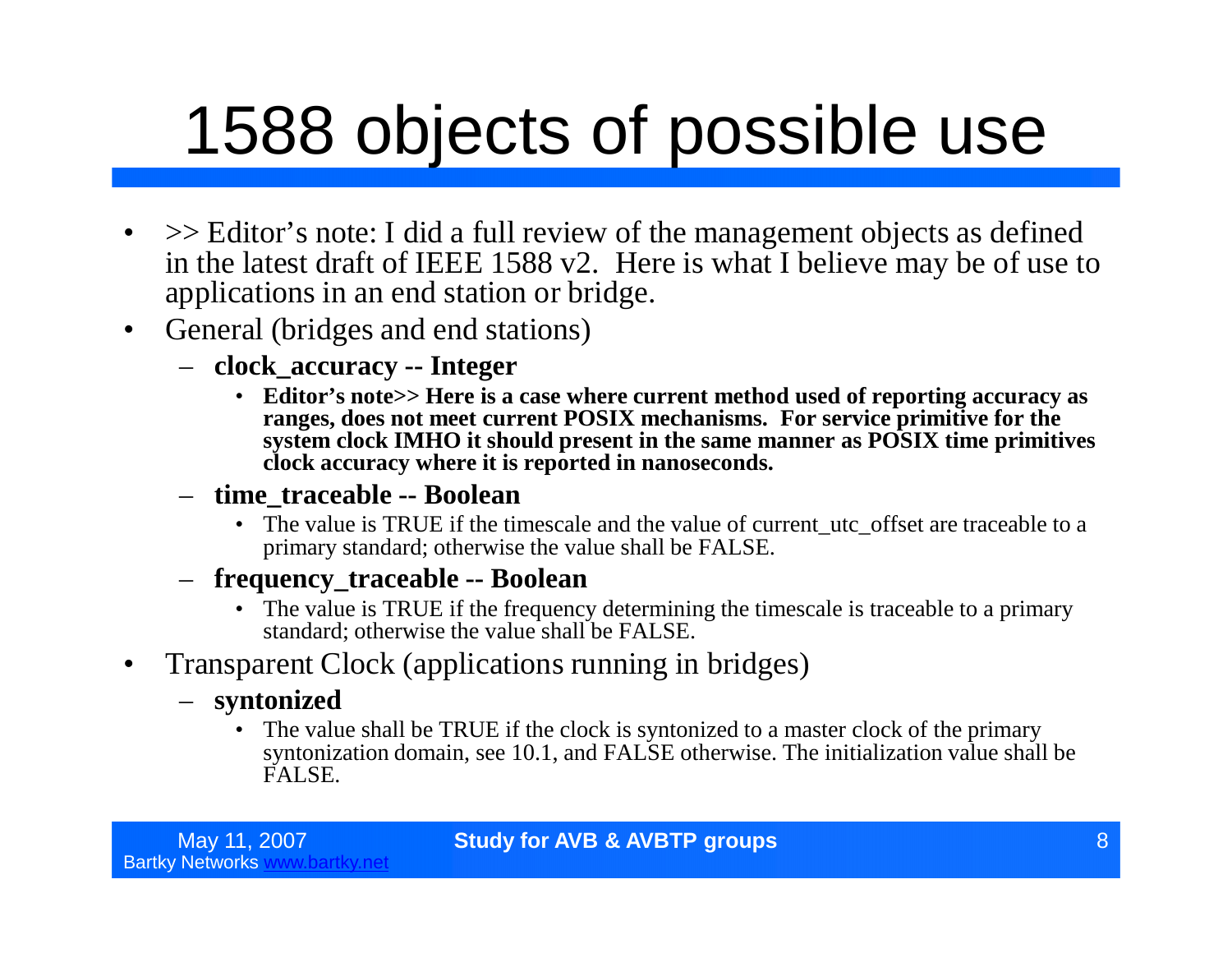## SNMP like sysClock objects

- >> Editor's note: this is how I would define SNMP like objects for management of a system clock. Data below is broken up into what is useful for an application and others of use by system administration or debug.
	- Typical values for Admin (Administrative) Status (from ifAdminStatus, RFC 2863):
		- up(1),  $down(2)$ , testing(3)
	- Typical values for Oper (Operational) Status (from ifOperStatus, RFC 2863):
		- $up(1)$ ,  $down(2)$ , testing(3), unknown(4), dormant(5), notPresent(6), lowerLayerDown(7)

#### • **Visible by applications:**

- **sysClockValue** -- TimeSpec64
	- POSIX formatted clock value in 64 bit seconds (0 through 0xFF-FF-FF-FF-FF-FF-FF-FF) and 32 bit nanoseconds (0-999,999,999)
- **sysClockOperStatus** -- Integer
	- Operational status of system Clock
- **sysClockSource** -- Integer
	- Internal, External (other than network), Network (IEEE 1588 or 802.1AS)
- **sysClockAccuracy** -- Integer32
	- Accuracy of 802.1AS global clock in nanoseconds (useable by POSIX) clock accuracy function.
- **sysClockLocalOutputClockSourceFrequency** -- Integer64
	- Frequency of local clock driven by 802.1AS global clock available to applications and/or hardware . If multiple frequencies available, then max value shown.
- **sysClockUTCOffset** -- Integer
	- Seconds offset from UTC for calculating time from SystemClock
- **sysClockUTCTraceable** -- Boolean
	- Indicates if traceable to a UTC clock whereby actual UTC time of day is traceable to a recognized UTC time provider.

#### • **Other management/debug objects (probably not needed by applications)**

- **sysClockAdminStatus** -- Integer
	- Administrative Status of System Clock

### May 11, 2007 **Study for AVB & AVBTP groups Subdivident Contract Contract Contract Contract Contract Contract Contract Contract Contract Contract Contract Contract Contract Contract Contract Contract Contract Contract Con**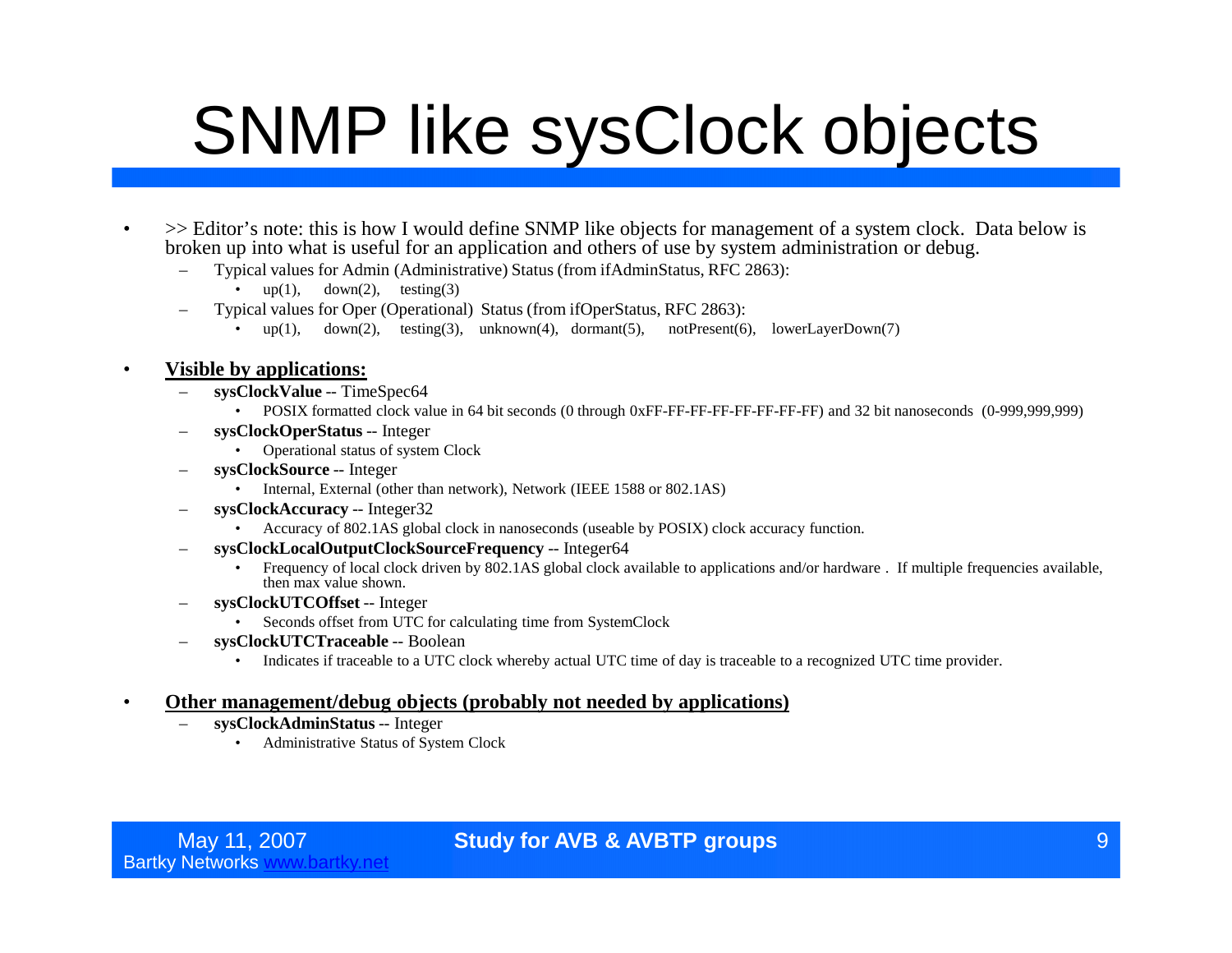# SNMP like PTP objects

• >> Editor's note: these are some additional objects not defined in 802.1AS or 1588 that I would recommend supporting. Note: assuming a system clock module providing services to applications, none of these objects would be needed IMHO by applications but would be useful for the system clock module and for PTP administration/debug. Also the objects below assume an SNMP table where it is one PTP instance per port. is how I would define SNMP like objects for management of a system clock. Data below is broken up into what is useful for an application and others of use by system administration or debug.

### • **Other PTP management/debug objects (probably not needed by applications)**

- **ptpProtocolAdminStatus** -- Integer
	- Administrative Status of the PTP protocol
- **ptpProtocolOperStatus** -- Integer
	- Operational Status of the PTP protocol
- **ptpPortOperStatus** -- Integer
	- Oper Status of the PTP port
- **ptpPortAdminStatus** -- Integer
	- Admin Status of the PTP Port
- **ptpLowerInterface** –ifIndex (note- possibly use ifStack table instead??)
	- Lower level interface associated with this PTP protocol entity (in SNMP, this would normally be the unique ifIndex of the Ethernet or Wireless port).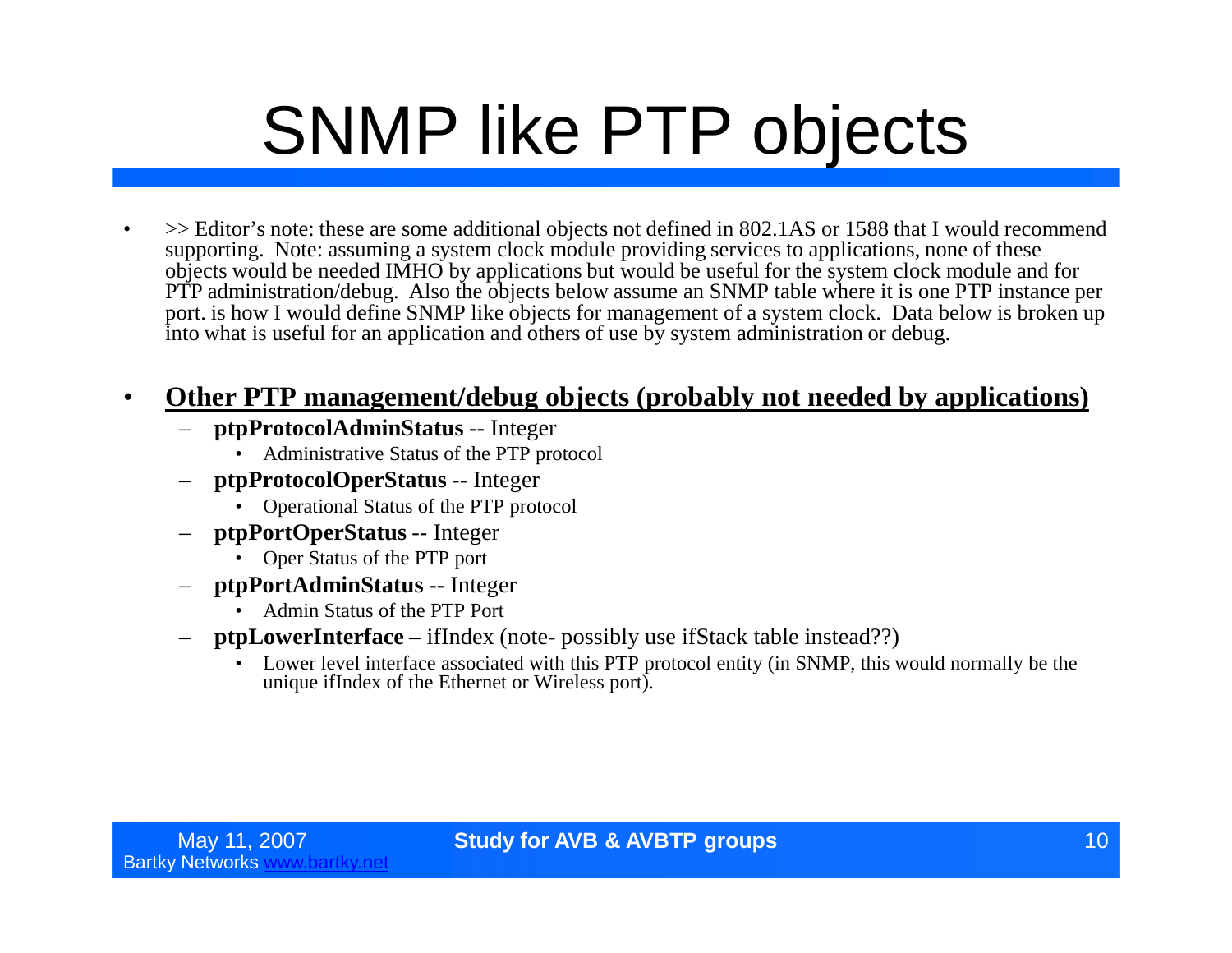## AVBTP stream objects

- >> Editor's note: these are some early draft proposal for objects owned by and/or used by the AVBTP layer and/or the stream management layer. To have a starting point, this only focuses on layer 2 AVBTP and not layer 3 and also assumes a flow specification using parameters such as used by a Single Rate Tri Color Marker (srTCM, see http://www.ietf.org/rfc/rfc2697.txt ) algorithm for policing which could be hopefully also be used to have a simply defined method for defining parameters for egress shaping as well.
- Stream Control Objects:

|     | streamMacAddress     | Physaddress, |                                                           |
|-----|----------------------|--------------|-----------------------------------------------------------|
|     | streamRemoteAddress  | Physaddress, |                                                           |
|     | streamLowerInterface |              | ifIndex, -- (use ifStack table instead?)                  |
| $-$ | streamAdminStatus    | INTEGER,     | -- (enabled, disabled)                                    |
| $-$ | streamOperStatus     |              | INTEGER, -- (joining, active, leaving, inactive)          |
| $-$ | streamRate           |              | INTEGER, -- (octets per second)                           |
|     | streamCommittedBurst |              | INTEGER, $--$ (Bc, octets)                                |
|     | streamExcessBurst    | INTEGER,     | -- (Be, octets)                                           |
|     | streamMode           |              | INTEGER, $--$ (61883/1394, proprietary, other??)          |
|     | streamOUI            |              | OCTET STRING -- (3 byte field indicating 0080C2 for IEEE, |
|     |                      |              | -- or other value for proprietary streams).               |
|     | streamMaxLatency     | INTEGER,     | -- Stream max latency in microseconds                     |
| $-$ | streamMinLatency     | INTEGER,     | -- Stream min latency in microseconds                     |

- •
- Per Stream data statistics
	- In/Out Octets and Packets for Unicast, Multicast, Stream Data, Stream control (like ifTable counters, but on a per stream basis)
	- Packets discarded due to, protocol error, sequence error (perhaps just reduce to something like ifTable ifInErrors and ifOutErrors??)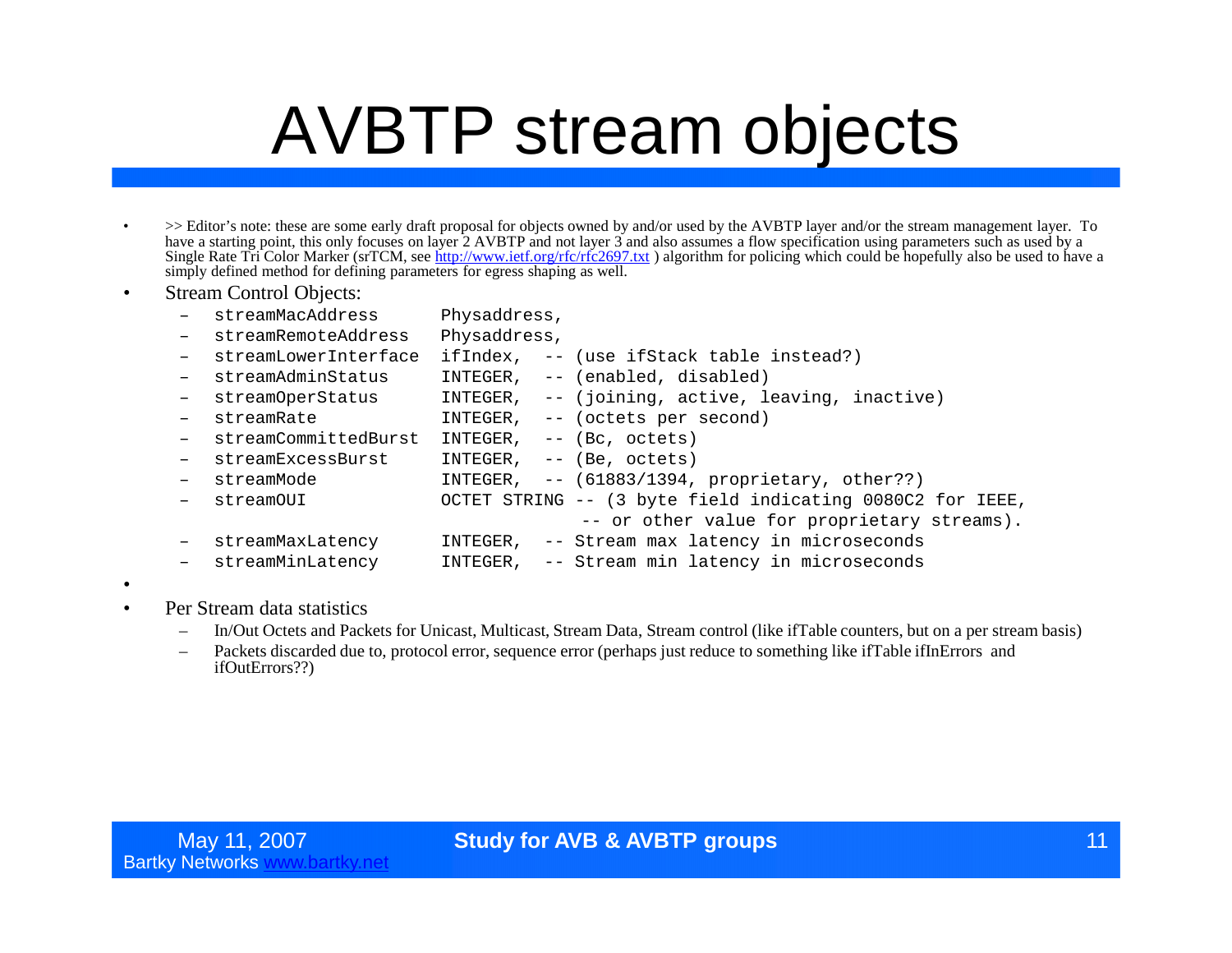# SNMP "Interface" tables

- >> Editor's note: AVBTP or other layers could present themselves as logical interfaces and represent themselves using ifTable, ifXTable, ifStackTable and/or RcvAddressTable (from http://www.ietf.org/rfc/rfc2863.txt?number=2863 ). Data below for reference:
- IfStackEntry ::= SEQUENCE { ifStackHigherLayer InterfaceIndexOrZero, ifStackLowerLayer InterfaceIndexOrZero, ifStackStatus RowStatus } • IfRcvAddressEntry ::= SEOUENCE { ifRcvAddressAddress PhysAddress, ifRcvAddressStatus RowStatus,
	- ifRcvAddressType INTEGER

}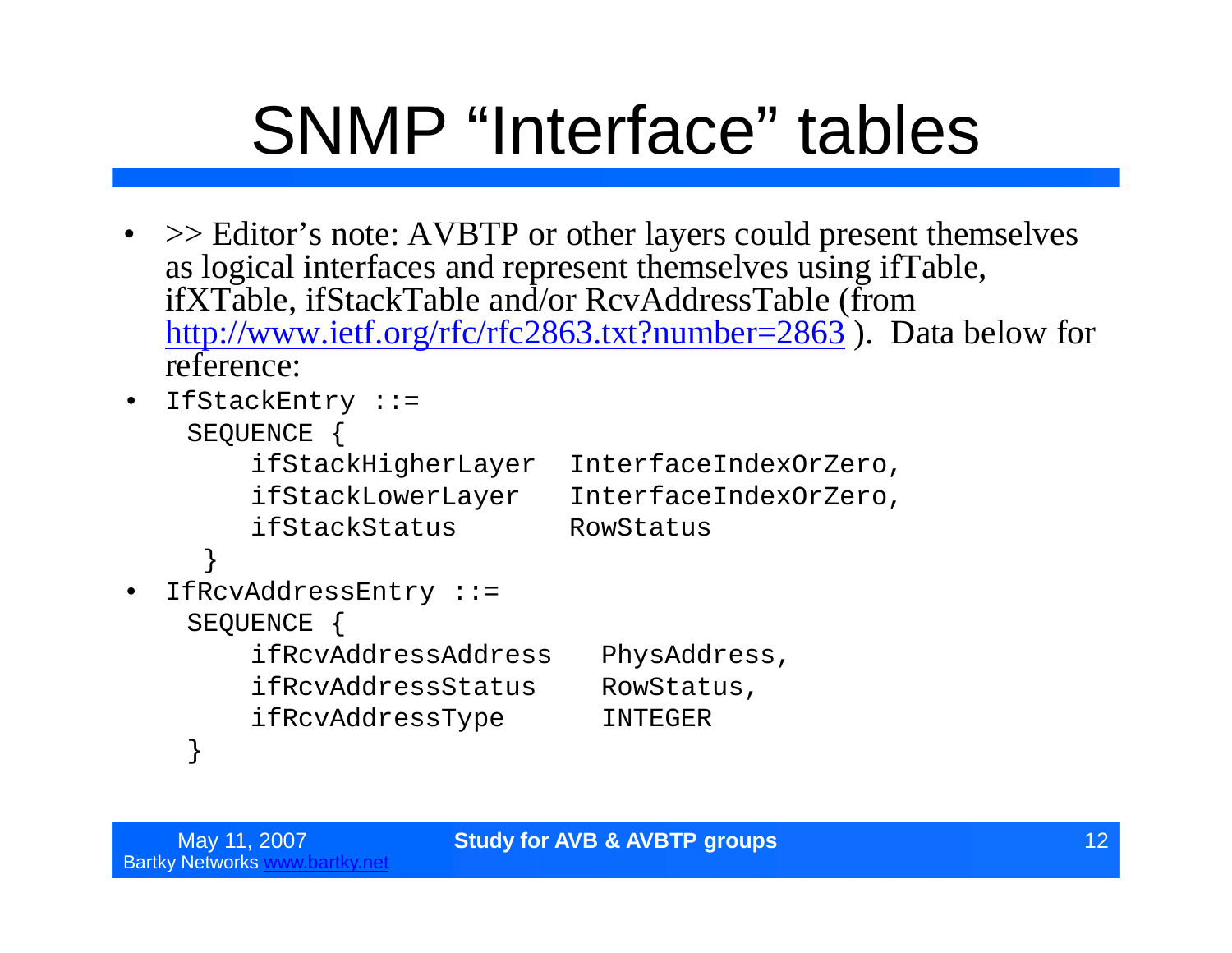## SNMP "Interface" tables

| $If Entry :: =$    |                                        |
|--------------------|----------------------------------------|
| SEQUENCE {         |                                        |
| ifIndex            | InterfaceIndex,                        |
| ifDescr            | DisplayString,                         |
| ifType             | IANAifType,                            |
| ifMtu              | Integer32,                             |
| ifSpeed            | Gauge $32l$                            |
| ifPhysAddress      | PhysAddress,                           |
| ifAdminStatus      | INTEGER,                               |
| ifOperStatus       | INTEGER,                               |
| ifLastChange       | TimeTicks,                             |
| ifInOctets         | Counter32,                             |
| ifInUcastPkts      | Counter32,                             |
| ifInNUcastPkts     | Counter32, -- deprecated (MC & BC)     |
| ifInDiscards       | Counter32,                             |
| ifInErrors         | Counter32,                             |
| ifInUnknownProtos  | Counter32,                             |
| <i>ifOutOctets</i> | Counter32,                             |
| ifOutUcastPkts     | Counter32,                             |
| ifOutNUcastPkts    | Counter32, -- deprecated (MC & BC)     |
| ifOutDiscards      | Counter32,                             |
| <i>ifOutErrors</i> | Counter32,                             |
| ifOutQLen          | Gauge 32, -- deprecated (gone)         |
| ifSpecific         | OBJECT IDENTIFIER -- deprecated (gone) |
|                    |                                        |

}

May 11, 2007<br>Bartky Networks www.bartky.net

### **Study for AVB & AVBTP groups** 13, 2007 **Study for AVB & AVBTP groups** 2007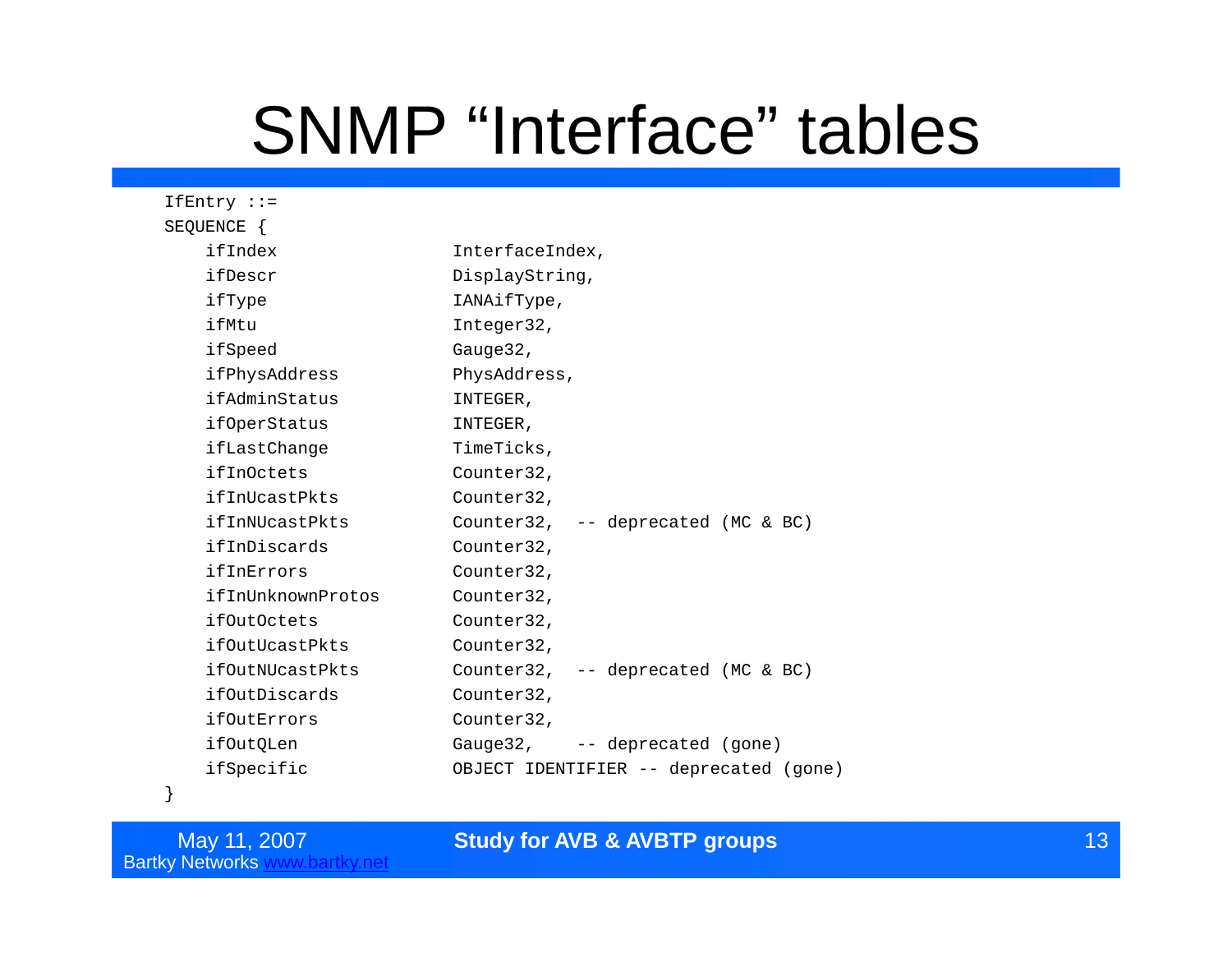## SNMP "Interface" tables

| IfXEntry ::=                         |                |
|--------------------------------------|----------------|
| SEQUENCE {                           |                |
| ifName                               | DisplayString, |
| ifInMulticastPkts                    | Counter32,     |
| ifInBroadcastPkts                    | Counter32,     |
| ifOutMulticastPkts                   | Counter32,     |
| ifOutBroadcastPkts                   | Counter32,     |
| ifHCInOctets                         | Counter64,     |
| ifHCInUcastPkts                      | Counter64,     |
| ifHCInMulticastPkts                  | Counter64,     |
| ifHCInBroadcastPkts                  | Counter64,     |
| ifHCOutOctets                        | Counter64,     |
| ifHCOutUcastPkts                     | Counter64,     |
| ifHCOutMulticastPkts                 | Counter64,     |
| ifHCOutBroadcastPkts                 | Counter64,     |
| ifLinkUpDownTrapEnable               | INTEGER,       |
| ifHighSpeed                          | Gauge32,       |
| ifPromiscuousMode                    | TruthValue,    |
| ifConnectorPresent                   | TruthValue,    |
| ifAlias                              | DisplayString, |
| ifCounterDiscontinuityTime TimeStamp |                |
|                                      |                |

### **Study for AVB & AVBTP groups** 14, 2007 **Study for AVB & AVBTP groups** 2007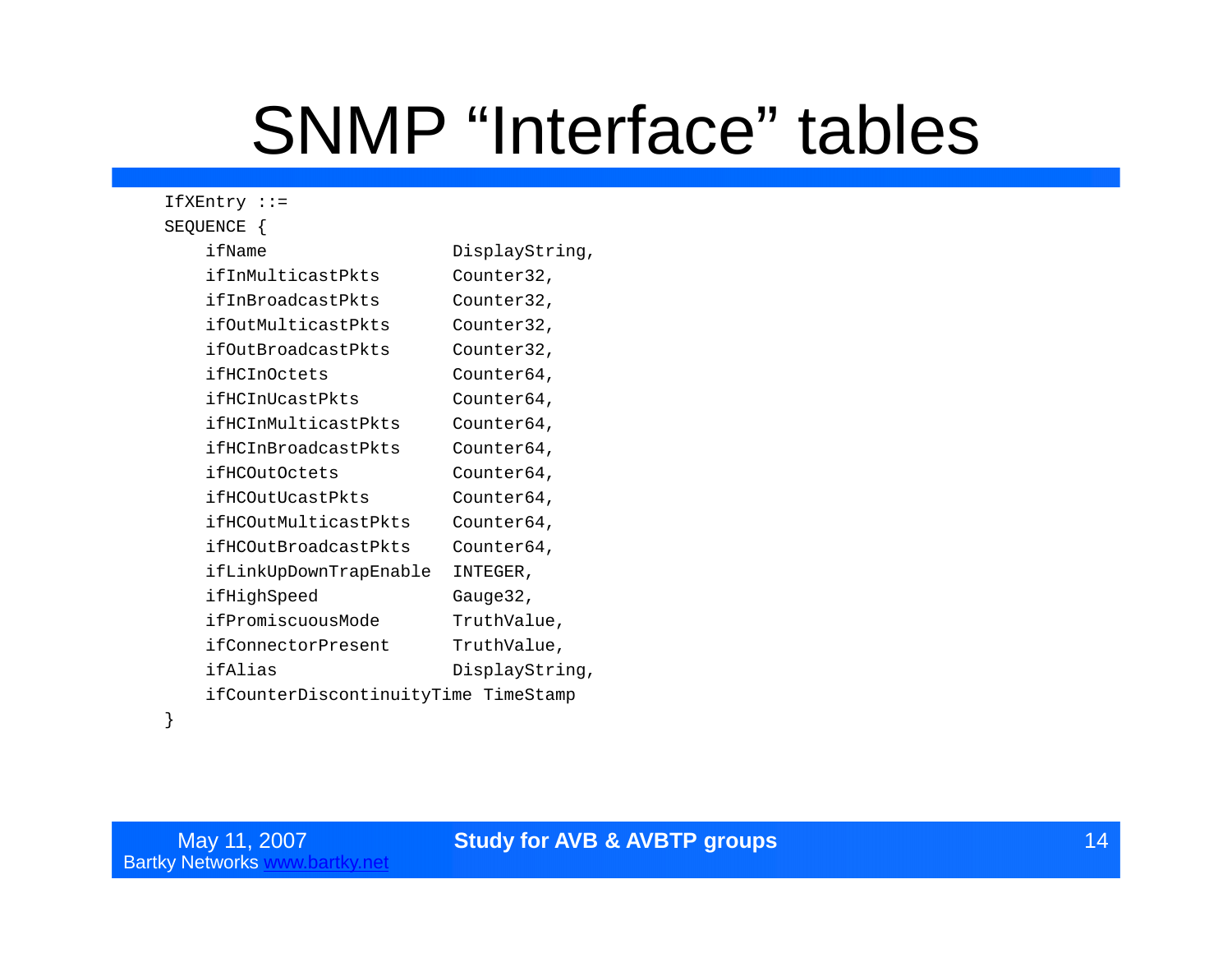## Day in the life of an AVB stream, misc layer responsibilities, etc.

>> Editor's note: this has not been edited since version 0.00, waiting for some more consensus to emerge on where to queue and how to queue before coming back and taking a second look at this.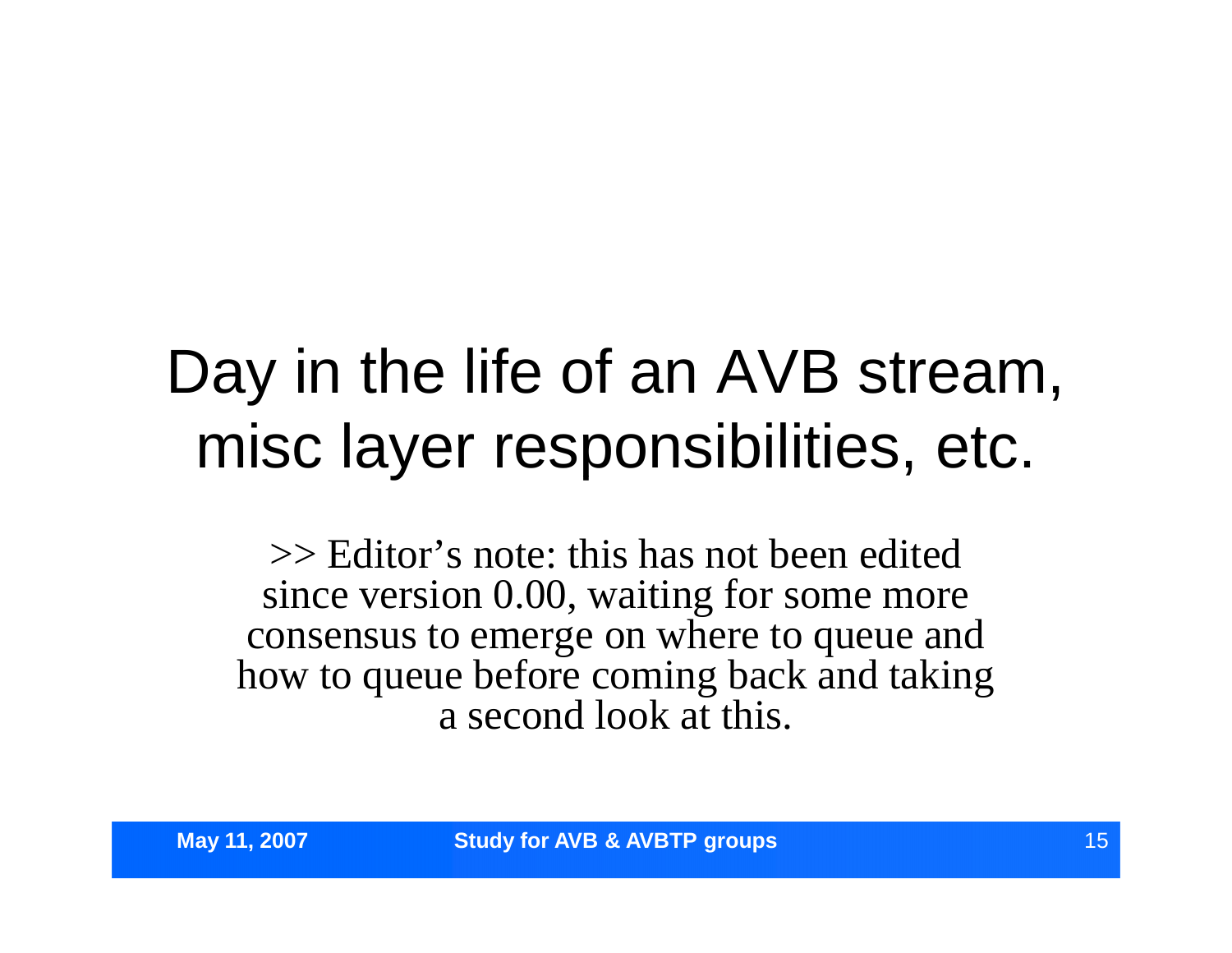# AV stream queuing/policing



Bartky Networks www.bartky.net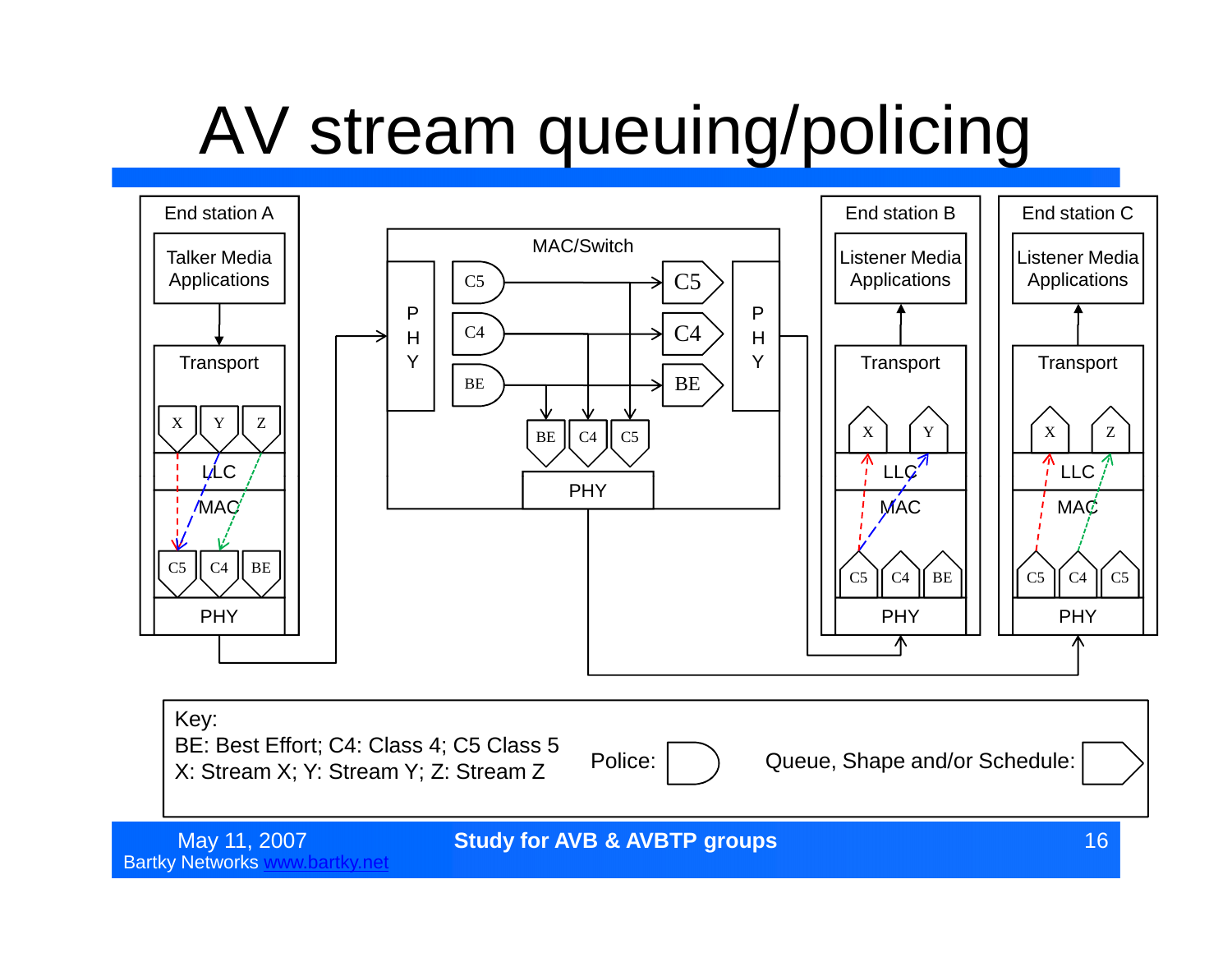## Talker Details



May 11, 2007 **Study for AVB & AVBTP groups** 17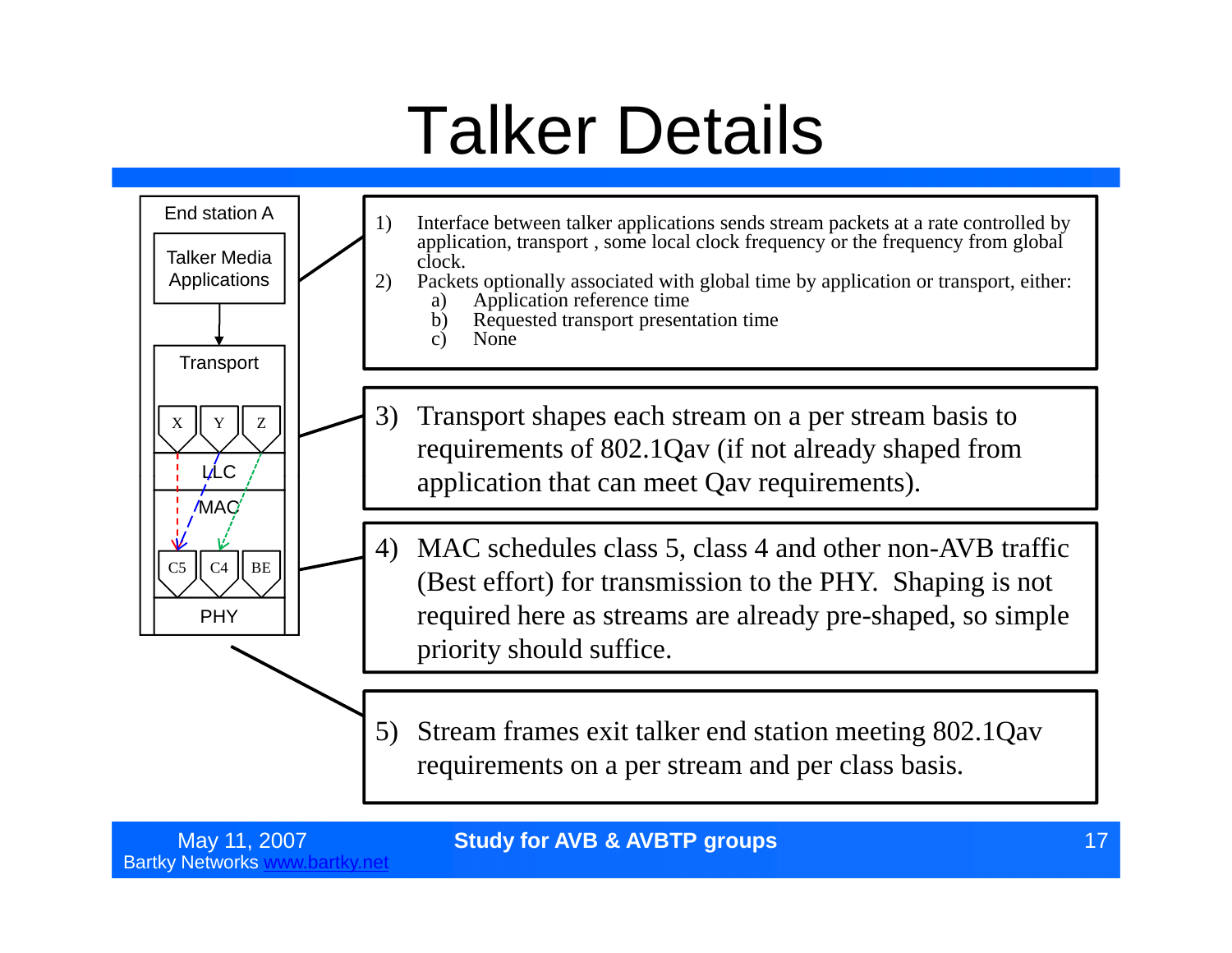## Switch Details



Bartky Networks www.bartky.net

May 11, 2007 **Study for AVB & AVBTP groups** 18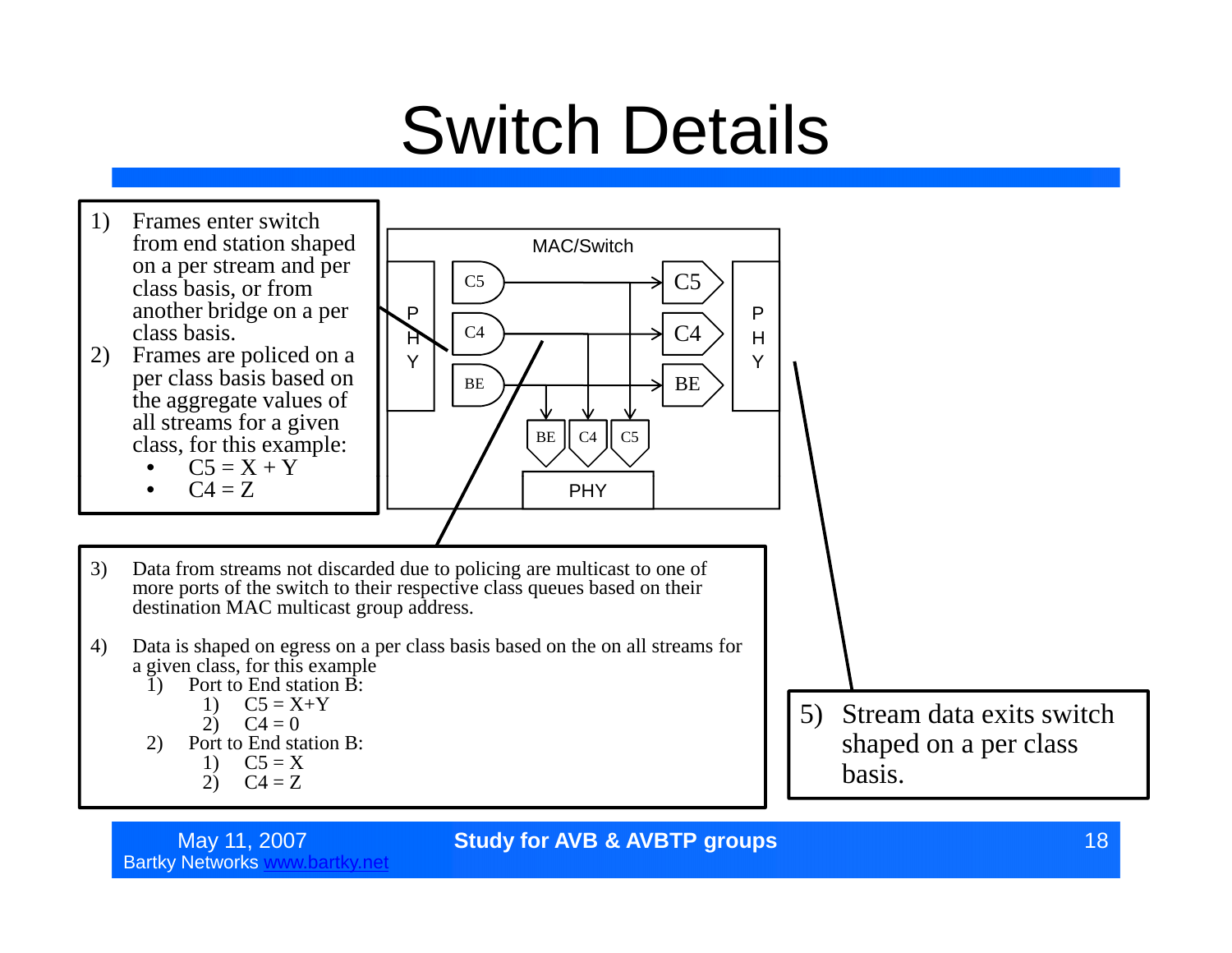## Talker Details



Bartky Networks www.bartky.net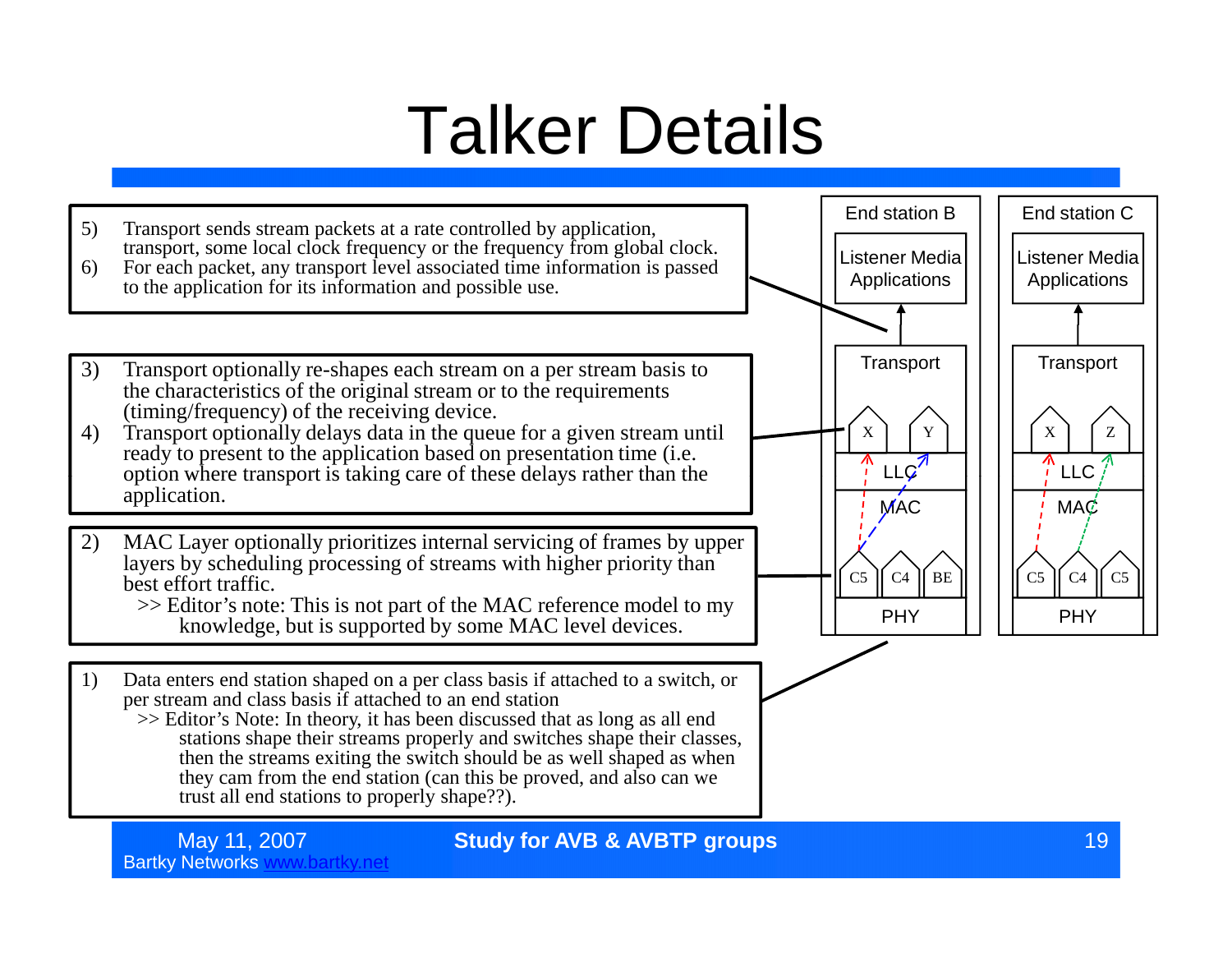## Backup

**May 11, 2007 Study for AVB & AVBTP groups CONS 20**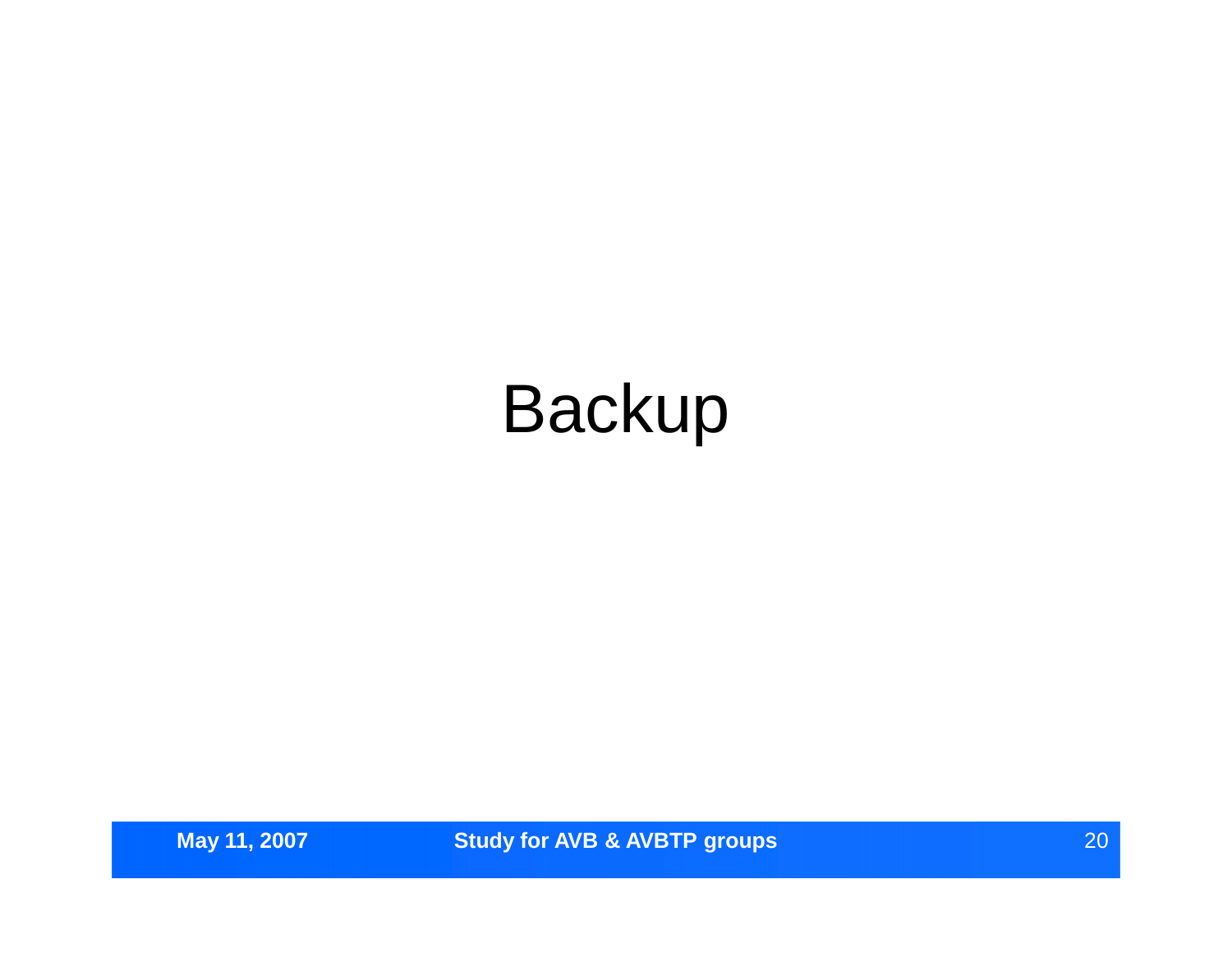# Microsoft Audio Layering



May 11, 2007 **Study for AVB & AVBTP groups** 21

Bartky Networks www.bartky.net